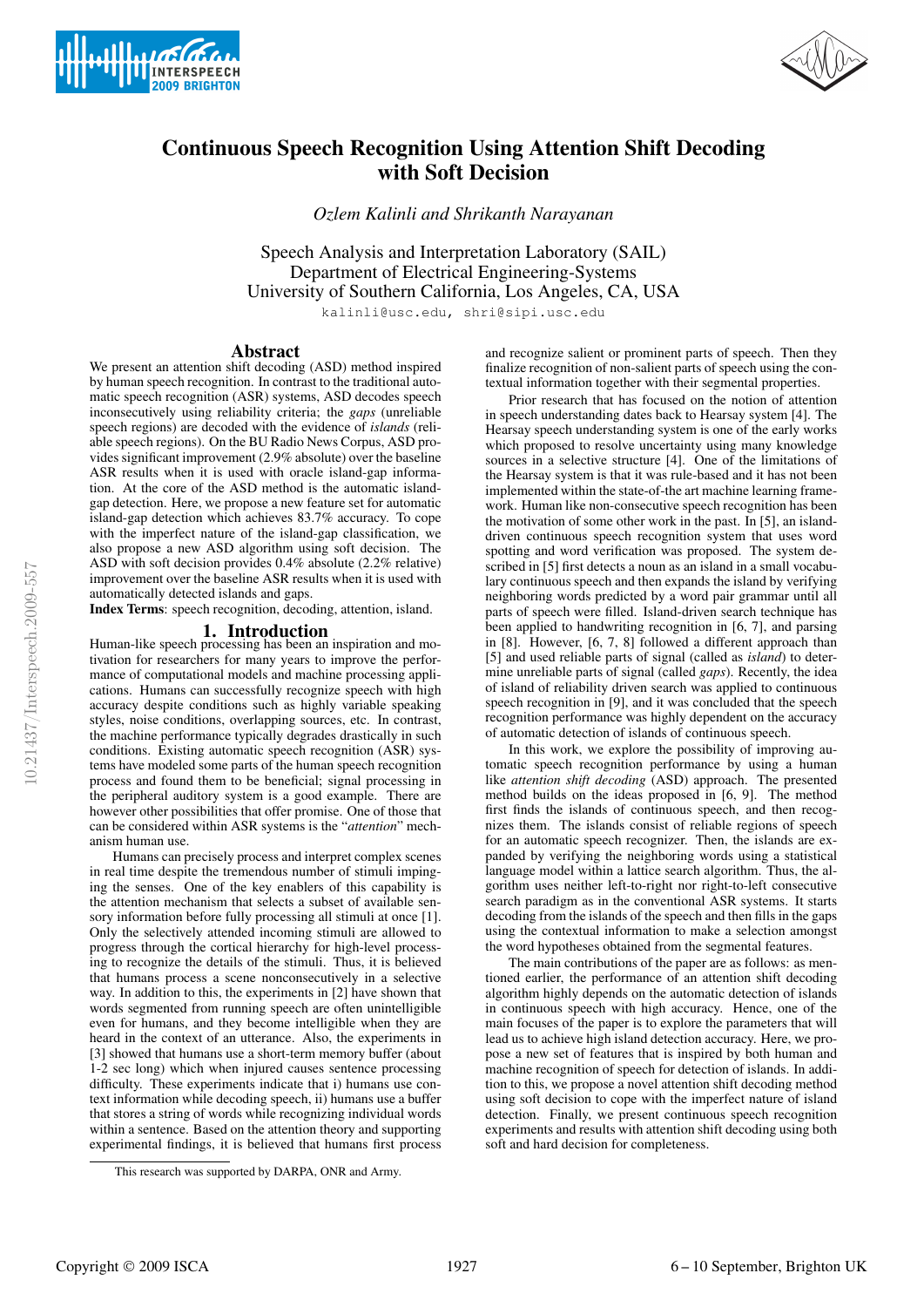

Figure 1: Block diagram of Attention Shift Decoding Method

The paper is organized as follows: the ASD method is explained in Section 2 followed by the automatic island detection in Section 3. The experimental results and conclusions are presented in Sections 4 and 5, respectively.

# 2. Attention Shift Decoding

Here, we present an attention shift decoding method that decodes speech nonconsecutively based on reliability criteria inspired by human speech recognition. The block diagram of the ASD system is shown in Fig. 1. The method first decodes each speech utterance using an automatic speech recognizer and provides a word lattice output in addition to the 1-best sentence hypothesis for each utterance. A word lattice may contain a large number of competing word hypotheses; hence they are transformed to word confusion networks (CN) to easily obtain the competing words for each time interval [10]. A word confusion network for a sample utterance together with its transcription (TRA) and the ASR 1-best output (HYP) is illustrated in Fig. 2. In a CN, the words in each time interval or slot (all of the arcs between two neighbor nodes) are sorted based on the normalized posterior probability as shown in Fig. 2. The top words from each time interval form the 1-best output of the ASR. Then, the correctly recognized words form *islands*, and the incorrectly recognized words form *gaps*. After identifying islands and gaps for an utterance, the gaps are filled by decoding the utterance with the evidence of neighboring islands. As mentioned before, we propose a novel ASD method using soft decision. For sake of clarity, we first present ASD method using hard decision [9].

### 2.1. ASD Using Hard Decision

The method first detects islands for an automatic speech recognizer, and finalizes the recognition of these reliable words by pruning out the alternative hypotheses for the island words. For example, in Fig. 2, in the second time interval only the top hypothesis (the arc that carries word *give*) will be kept by pruning out the other three word hypotheses since this is an island. In other words, the recognition of island words is finalized, and they cannot be altered in the later steps. At this stage, the hypotheses for the gaps are left intact. Next, the new pruned confusion networks are re-scored with a language model (LM). After re-scoring, the gap words carry new LM scores that are based on the island words; hence it is believed to be more accurate. Finally, the 1-best recognition output is obtained using the new LM scores together with the normalized posterior probabilities from the original confusion network since they are intact.

### 2.2. ASD Using Soft Decision

At the heart of the ASD method is the automatic island-gap detection, which is an inherently challenging problem. Usually the island-gap detectors are prone to errors, hence using a hard decision by taking the island-gap detector output as binary decision and pruning the confusion network accordingly may not benefit enough from ASD. Thus, we propose an alternative ASD scheme using soft decision to deal with the imperfect nature of automatic island detection.

The island-gap detector is designed such that it returns the posterior probability of the top word hypothesis in a time slot being island given the features; i.e.,  $P(\hat{I}|F)$  where  $\hat{I}$  is the is-



Figure 2: Sample word confusion network with islands and gaps

land label, F is the features explained in Section 3. Then, for the other alternative word hypotheses in the same time slot, the probability of being island is computed as  $1 - P(I|F)$ ; i.e., the more likely the top word is an island, the less likely the alternative words in the same slot can be an island (the correct word). We enrich the confusion networks by embedding a new score of island by modifying the standard ASR equation such as:

$$
\mathbf{W}^* \approx \underset{\mathbf{W}}{\arg \max} P(\mathbf{A}|\mathbf{W})^{AS} . P(\mathbf{W})^{LS} . P(\mathbf{I}|\mathbf{F})^{IS} \tag{1}
$$

where **W** stands for the word sequence,  $P(A|W)$  is the acoustic model score with scale AS,  $P(\mathbf{W})$  is the language model score with scale  $LS$ , and  $IS$  is the island scale.

As discussed before this is a second-pass decoding, hence instead of acoustic model score the normalized posterior scales are used. Enriching the confusion network by adding an island score does nothing but re-ranking the hypotheses in each time slot based on the combined posterior and island scores; i.e., for simplicity consider that the posterior and the island scales are equal:  $AS = IS$  in Eq. 1. In other words, if a first-best word has high probability of being island then its posterior score will be boosted, while the alterative words in the same slot will be penalized, otherwise the top word will be penalized while candidacy of the alternative words in the same slot will be promoted.

In our oracle experiments, where it is assumed that the islands and gaps are known perfectly, i.e.,  $P(I|F) = 1$  for the islands and  $\vec{P}(I|F) = 0$  for the gaps, the soft decision becomes similar to hard decision with one difference: for the islands the alternative words in the same time slot are going to be pruned as in the hard decision; for the gaps the top word hypothesis is going to be also pruned since  $\tilde{P(I|F)} = 0$ , while the remaining alternative words in a time slot will be left intact, which is different than the one in the hard-decision.

# 3. Automatic Island Detection

At the heart of the ASD method is the island detection. The goal is to detect whether the top word hypothesis in each time slot in a confusion network is island or not. Here, we propose a new set of features for the automatic island-gap detection inspired by both human and machine speech recognition. First, we summarize some key factors taking place in human word recognition which also lead us to select some features in our island-gap classifier. The references and a review of the research on spoken word recognition can be found in [11]. It is not surprising that there is some commonality between the factors affecting both human and machine recognition of speech. When it is applicable, these similarities are addressed as this section evolves.

Successful human communication depends on word recognition [11]. There is no doubt that segmental features provide information about which sounds are in an utterance. For fluent speakers of a language, the words are usually stored in longterm memory, and hence lexical access is an essential part of word recognition [11]. Segmental and suprasegmental information are extracted from the signal and used in lexical access to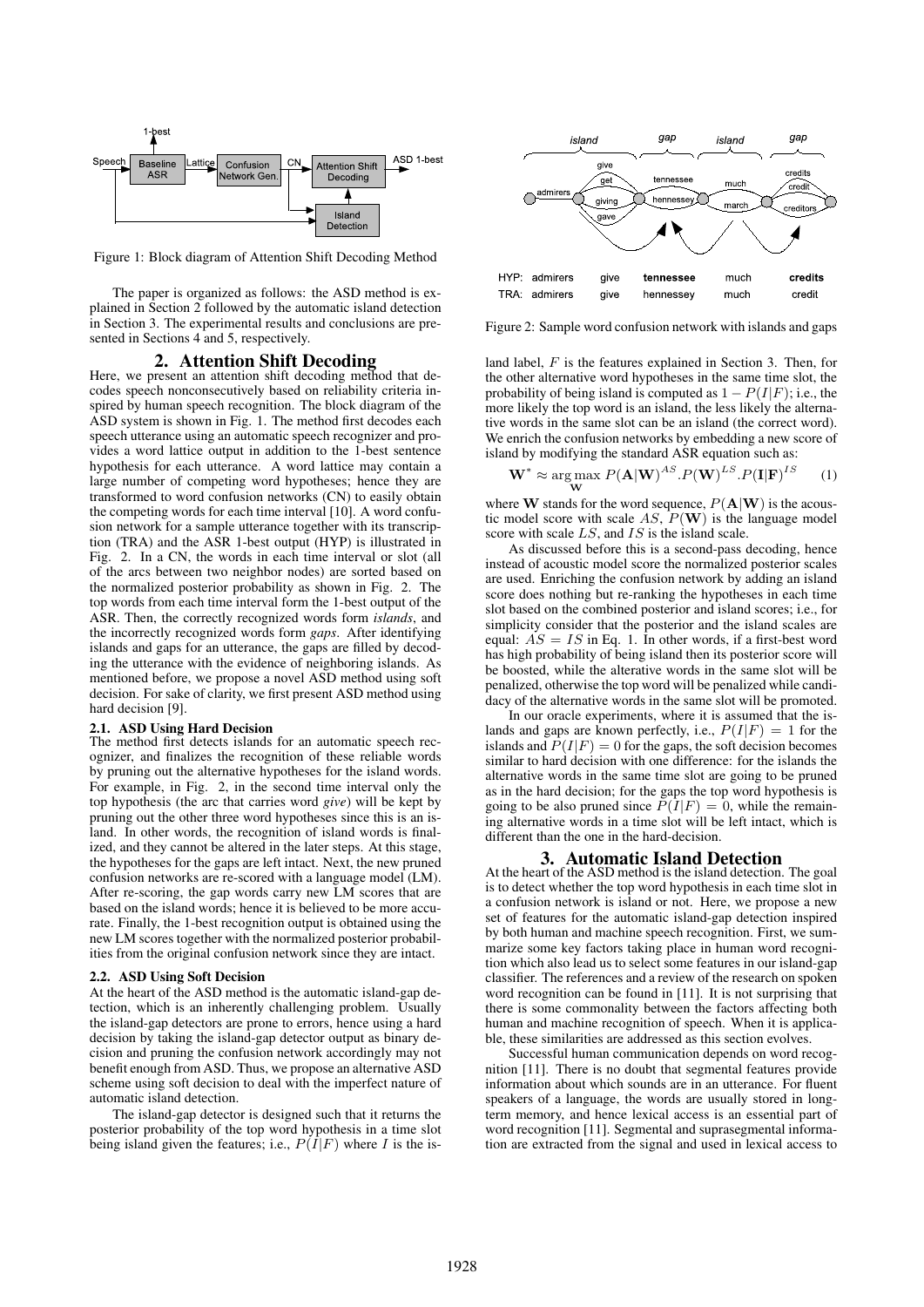activate a set of candidate words in lexicon [11].The factors affecting lexical access and word activation are as follows: It was found that segmental mismatch is more disruptive of lexical access in word initial than in word final position since words with initial mispronunciation have to recover from a poor start, while the words with final mispronunciation can be already highly activated before the mismatch occurs [11]. This is also valid for machine recognition of speech from the perspective of search paradigm. Hence, we compared the first (*f\_syl*) and last syllable (*l syl*) of the first-best and second-best word hypothesis in a time slot; i.e., if the first syllables of the top two words are the same then *f syl*=1, otherwise *f syl*=0.

Second, the mismatched segments in short words appear to be more disruptive than the ones in long words [11]. Hence, we used three word length measures to capture the information for the top word hypothesis in a time slot: word duration in milliseconds (*duration*) (obtained from the CN), the number of phones (*n ph*) and syllables (*n syl*) in the word. Syllabification software from NIST [12] is used for syllabifying words using their phoneme strings. The approximate phone duration (*ph dur*) is also used (word duration in milliseconds divided by the number of phones). Third, lexical neighbors play a role in word recognition; the presence or absence of similar sounding words influences the effect of segmental mismatch [11]. Thus, we captured the distance information among the set of word hypotheses in a time slot. The phone based distance scores are computed using the standard Levenshtein distance. We computed minimum (*min dist*) and maximum (*max dist*) phone distance in a time slot after computing phone distances between all possible pairs of words in a time slot. We also computed the phone distance between the first-best and second-best hypothesis words in a time slot (compete distance: *comp dist*), and the normalized compete distance, (*n dist*: compete distance divided by the number of phonemes in the first-best word).

When the number of similar sounding words increases the word recognition becomes harder and gets delayed for humans [11]. Similarly, the number of word hypotheses within a time slot is also a clear indication of the level of difficulty an ASR is having. For example, it was observed that usually when there is an out-of-vocabulary (OOV) word in a sentence, the ASR system makes mistakes and usually the number of hypotheses in these time slots is larger. Hence, we used the number of alternative word hypotheses within a time slot (*ncomp*) to capture the number of candidate words for ASR.

The word frequency also affects lexical activation; i.e., humans recognize more accurately the words they use frequently [11]. This is also true for the ASR systems; the words which occur more frequently usually have more data samples during training hence may be recognized more accurately. From the LM, we used unigram (*unigram*) probability of the top hypothesis word in a time slot to capture the word occurrence frequency.

Suprasegmental information is another cue used during lexical access by humans. English listeners appear to be sensitive to whether a syllable is prominent (stressed) or not since they believe that content words in English tend to begin with prominent syllables [11]. Similarly, content words are more likely to be recognized correctly than function words in ASR. Hence, we used prominence (*prom*) of the top word hypothesis in a time slot as a feature for island-gap classifier. For this, we used our previously proposed top-down attention model that can detect the prominent words in speech with high accuracy from the acoustic signal [13]. As shown in Fig 1, the acoustic signal is used to extract prominence of the top word hypothesis in each slot using the boundaries extracted from CN.

Some of the ASR output scores are also inevitable parts of the island-gap classifier to measure how confident ASR is about the word hypotheses.The following features are used from the confusion networks: normalized posterior probability (*post*), normalized likelihood score (acoustic score per frame, (*as*), language model score (*ls*), To measure the uncertainty within a time slot, we also used entropy (*entropy*) of the probability distribution of the words within the time interval and competing posterior probability (*comp post*: the ratio between posterior probability of the first-best and the second-best hypotheses within a time interval).

During LM scoring, when there is no entry in the LM for the higher order statistics of a word sequence, the speech recognizer uses the available lower order statistics. Hence, this is an evidence that shows how reliable the LM score is. The LM back-off values (NG) are printed at the lattice output; i.e., if LM score is as a result of 3-gram statistics then NG=2, if it is as a result of unigram statistics then NG=0. We used the following LM back-off related parameters: value of NG for the top hypothesis word in the time interval (*NG*); distance to max (*max NG*) and min (*min NG*): the difference between the value of NG that belongs to the top hypothesis and the maximum/minimum NG over all the words in a time slot; range of NG (*range NG*: the difference between the maximum NG and minimum NG over all the words in a time slot).

# 4. Experiments and Results

The Boston University Radio News Corpus (BU-RNC) which consists of 3 hours read speech from 6 speakers (3 female, 3 male) was used in the experiments [14]. The database has manually labeled pitch accent tags which are only used during training for the prominence detection (using only training set). After eliminating story repetitions from the same speaker, the remaining data was split into five folds each with 50% train (14.5K words), 30% development (8.6K words), and 20% test (5.9K) sets. The Hidden Markov Model Toolkit (HTK) is used for the baseline experiments [15]. We adapted context-dependent triphone acoustic models trained from the WSJ and TIMIT tasks with data from the training partitions of the BU-RNC using the MAP and MLLR algorithms. The adapted acoustic models were gender specific (not speaker dependent). The 39 dimensional standard MFCC features are used as acoustic features. A standard back-off trigram language model with Kneser-Ney smoothing trained with the data from the CSR project was used. The language model vocabulary contained about 20K words. The OOV rate on the development and test sets were 3.8% and 3.7% respectively. The development set was used for tuning the scale parameters. The ASR 1-best hypothesis output is used as the baseline result. Also, lattices created using HTK are transformed to word confusion networks using the SRILM toolkit. The Wilcoxon signed rank test is used to report the confidence level in terms of significance values (p-values) whenever we make comparisons.

The development and train sets are used for training islandgap classifier. A 3-layer neural network is used as a classifier for island-gap detection. The neural network had  $D$  inputs,  $(D + N)/2$  hidden nodes and N output nodes, where D is the length of feature vector, and  $N = 2$  since this is a two class problem. Then, the information gain criteria is used to select the features using a forward algorithm; i.e., more features are added until the classifier accuracy starts to decrease. In Table 1, the features are ranked based on the information criteria. Among the features, entropy and prominence were the most and the least informative features, respectively, about the island-gap classes. This indicates that even though prominence is an important cue for humans, since previous stages of ASR ignore this cue, prominence has no information about the reliability of the created word hypotheses. The number of selected features that gives the highest accuracy for each fold varied from nineteen to twenty two. In Table 2, the island-gap detection results are presented. The chance level for the development and test sets were 79.5% and 78.4% respectively. With the proposed features, we achieved an overall 84.7% and 83.7% accuracy on